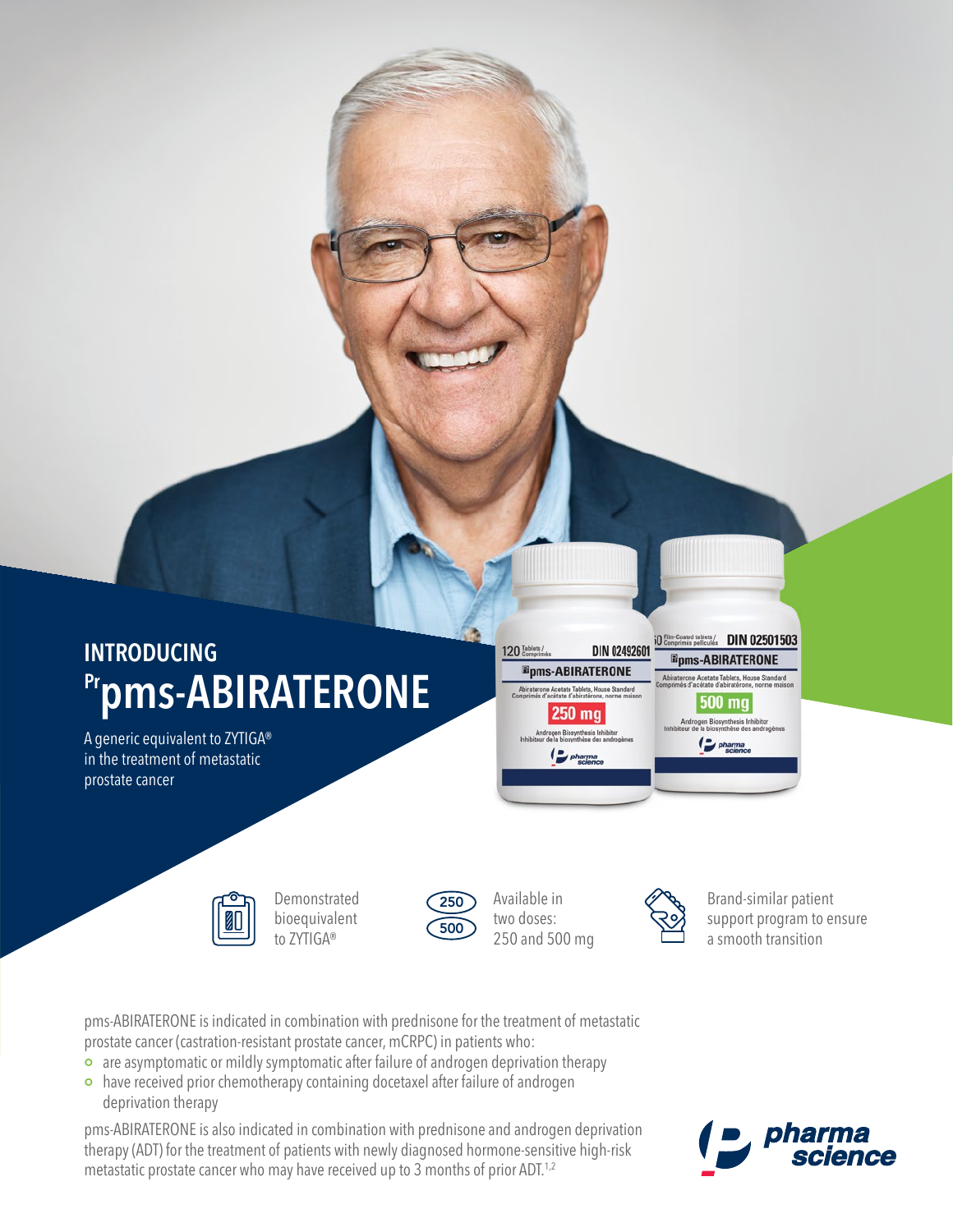# **EQUIVALENT EFFICACY AND SAFETY PROFILE TO ZYTIGA®**

pms-ABIRATERONE is bioequivalent to the Canadian reference product ZYTIGA®1

#### **LINEAR PROFILE OF THE MEAN: pms-ABIRATERONE 250 mg vs. ZYTIGA® 250 mg\*,3**



### **LINEAR PROFILE OF THE MEAN: pms-ABIRATERONE 500 mg vs. ZYTIGA® 500 mg†,3**



### **SIMILAR APPEARANCE TO BRAND VERSION TO HELP TRANSITION YOUR PATIENTS‡**





For visual comparison only, not actual size.







**pms-ABIRATERONE OFFERS THE SAME BENEFITS OF** 



Same safety profile as brand Same efficacy as brand Lower cost

| <b>PRODUCT NAME</b>    | <b>FORMAT</b>      | UPC             | <b>DIN</b> |
|------------------------|--------------------|-----------------|------------|
| pms-ABIRATERONE 250 mg | Bottle of 120 tabs | 0 57606 00798 8 | 02492601   |
| pms-ABIRATERONE 500 mg | Bottle of 60 tabs  | 0 57606 00800 8 | 02501503   |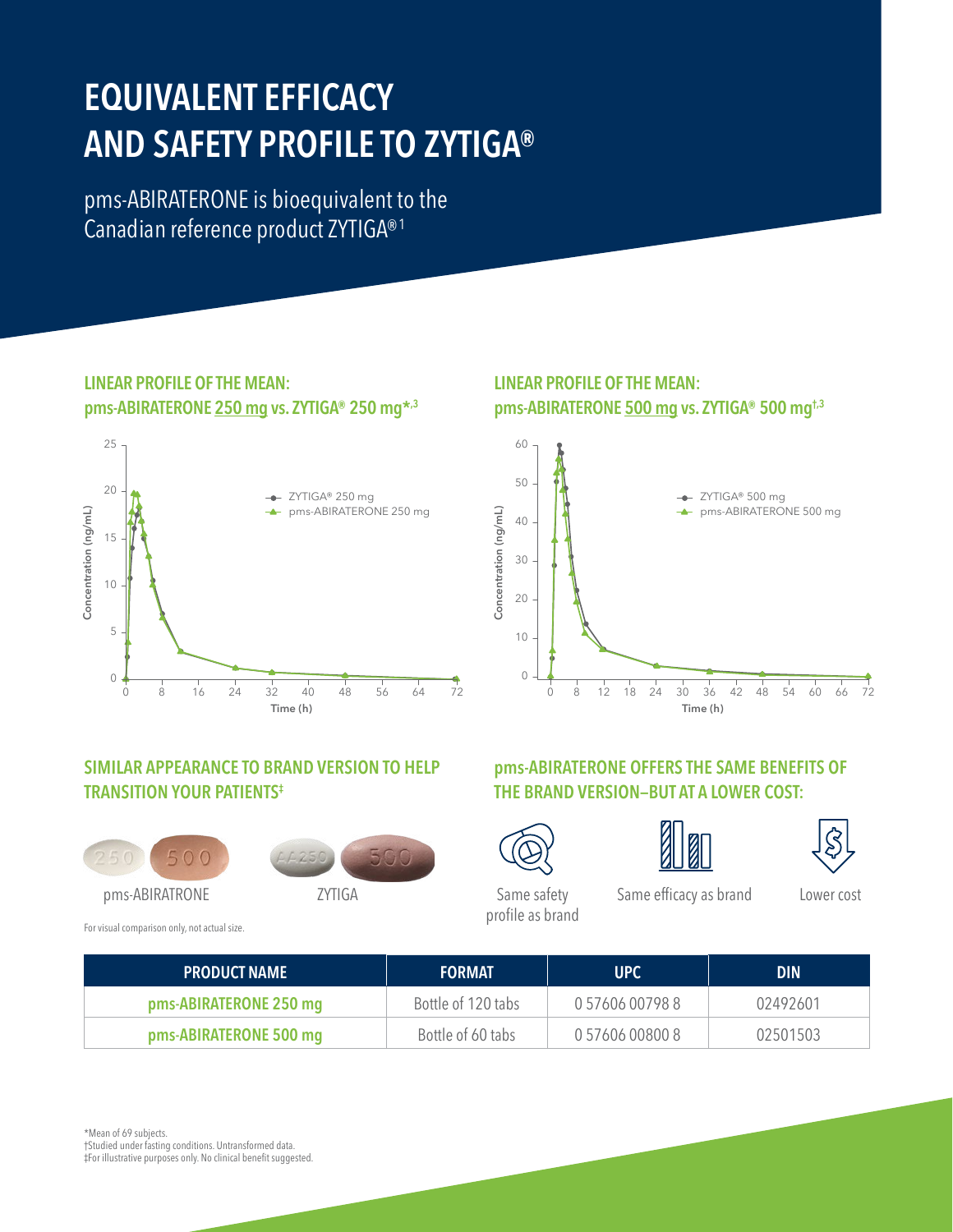



## **THE ALLY PATIENT SUPPORT PROGRAM**

Brand-similar reimbursement support for you and your patients

**The Ally program is dedicated to supporting you and your patients.**

**Ally offers financial assistance and clinical and specialty nursing coordination similar to brand.**



**Financial assistance Support** for access to treatment when starting on pms-ABIRATERONE for eligible patients.

### **KEY PROGRAM FEATURES:**



**Reimbursement support** The **Ally Program** helps patients navigate coverage with their payer.



**Bimonthly blood tests\* Coordination of bloodwork appointments**

#### **Ongoing support\***

**Bimonthly phone calls** from a nurse for the first three months to support your patients.

> Response to **patient general information calls**.

## **Simple enrolment process**

Complete the one-page enrolment and consent form with your patient (by hand or as an editable PDF) and **fax it to 1-833-255-9544 or email it to ally@patientassistance.ca**.

## **QUESTIONS? WE ARE HERE TO HELP.**



Call us at 1-833-ALLY100 (1-833-255-9100) or



Email the editable PDF to ally@patientassistance.ca